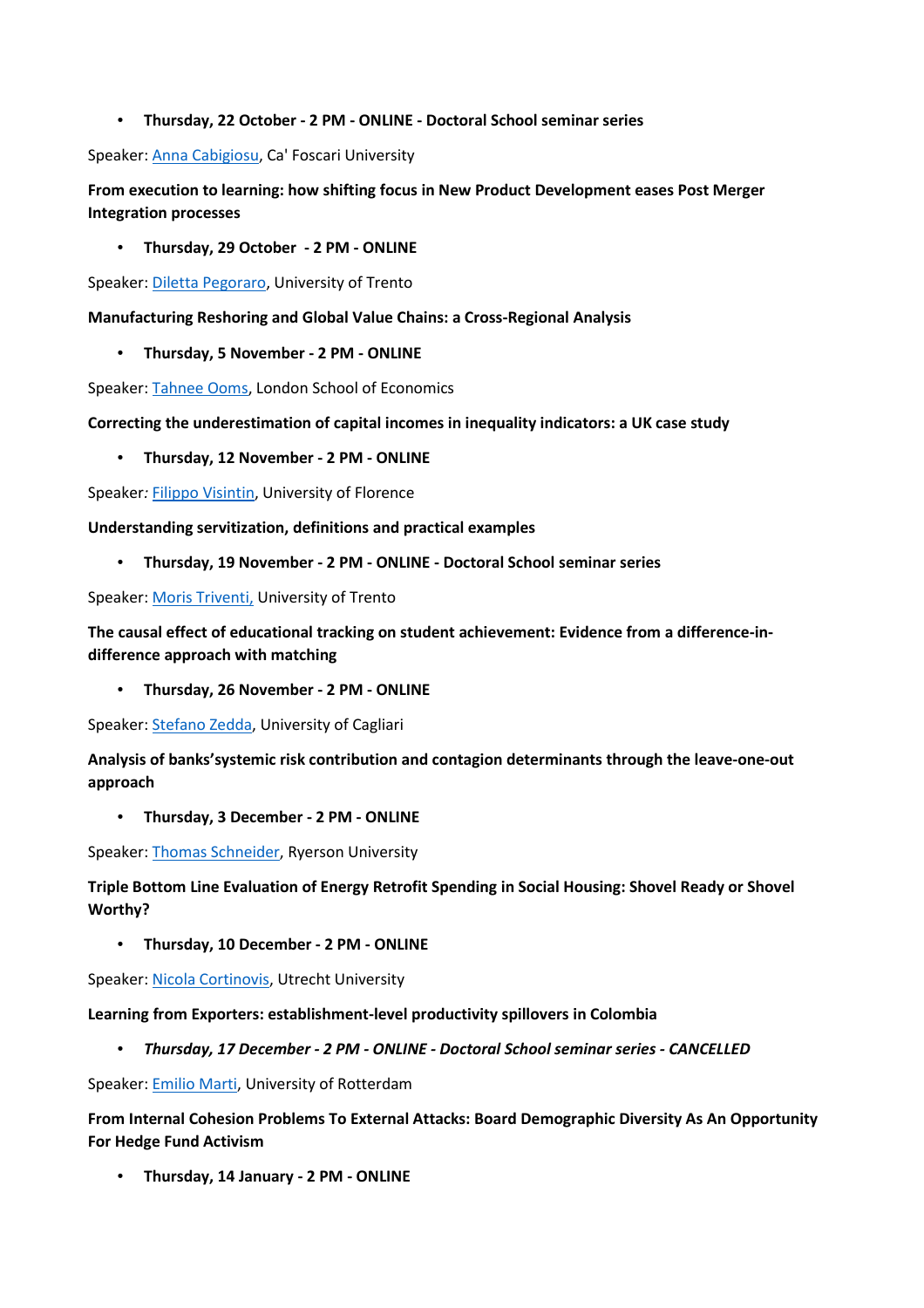Speaker: Maria Tsouri, University of Oslo

**Does participation in knowledge networks facilitate international market access? The case of offshore wind** 

• *Thursday, 21 January - 2 PM - ONLINE - Doctoral School seminar series*

Speaker: Silke Anger, IZA Institute of Labor Economics

**The Impact of Minimum Wages on Teenagers' Educational Plans** 

• **Thursday, 28 January - 2 PM - ONLINE** 

Speakers: Massimiliano Pellegrini and Mohammad Fakhar Manesh,Tor Vergata University of Rome

**Does flexible remote working mean more job satisfaction? An investigation of the mediating role of knowledge creation and organizational support** 

• **Thursday, 4 February - 2 PM - ONLINE** 

Speaker: Simone D'Alessandro, University of Pisa

**Who cares? The impact of universal care income and working time reduction on economic inequality and time distribution.** 

• **Thursday, 11 February - 4 PM - ONLINE** 

Speaker: Evelyn Micelotta, University of Ottawa

**Family Firms Innovativeness across Generations: How Imprinting, Succession Execution, and Knowledge Transfer Shape Post-succession Innovation** 

• *Thursday, 18 February - 2 PM - ONLINE - Doctoral School Seminar Series*

Speaker: Marco Buti, European Commission

**The European response to the pandemic crisis** 

• *Thursday, 25 February - 2 PM - ONLINE*

Speaker: Enrico Rossi, LSE

**Blockchain technology and the theory of the firm** 

• *Thursday, 4 March - 2 PM - ONLINE*

Speaker: Stefano Cirella, University of Essex

**Collective Creativity in Organisations: A Collaborative Research Approach** 

• *Thursday, 11 March - 2 PM - ONLINE*

*Speaker:* Giordano Mion, University of Sussex

#### **Dream Jobs**

• *Thursday, 18 March - 2 PM - ONLINE - Doctoral School Seminar Series*

Speaker: Nazareno Panichella, Università degli Studi di Milano, La Statale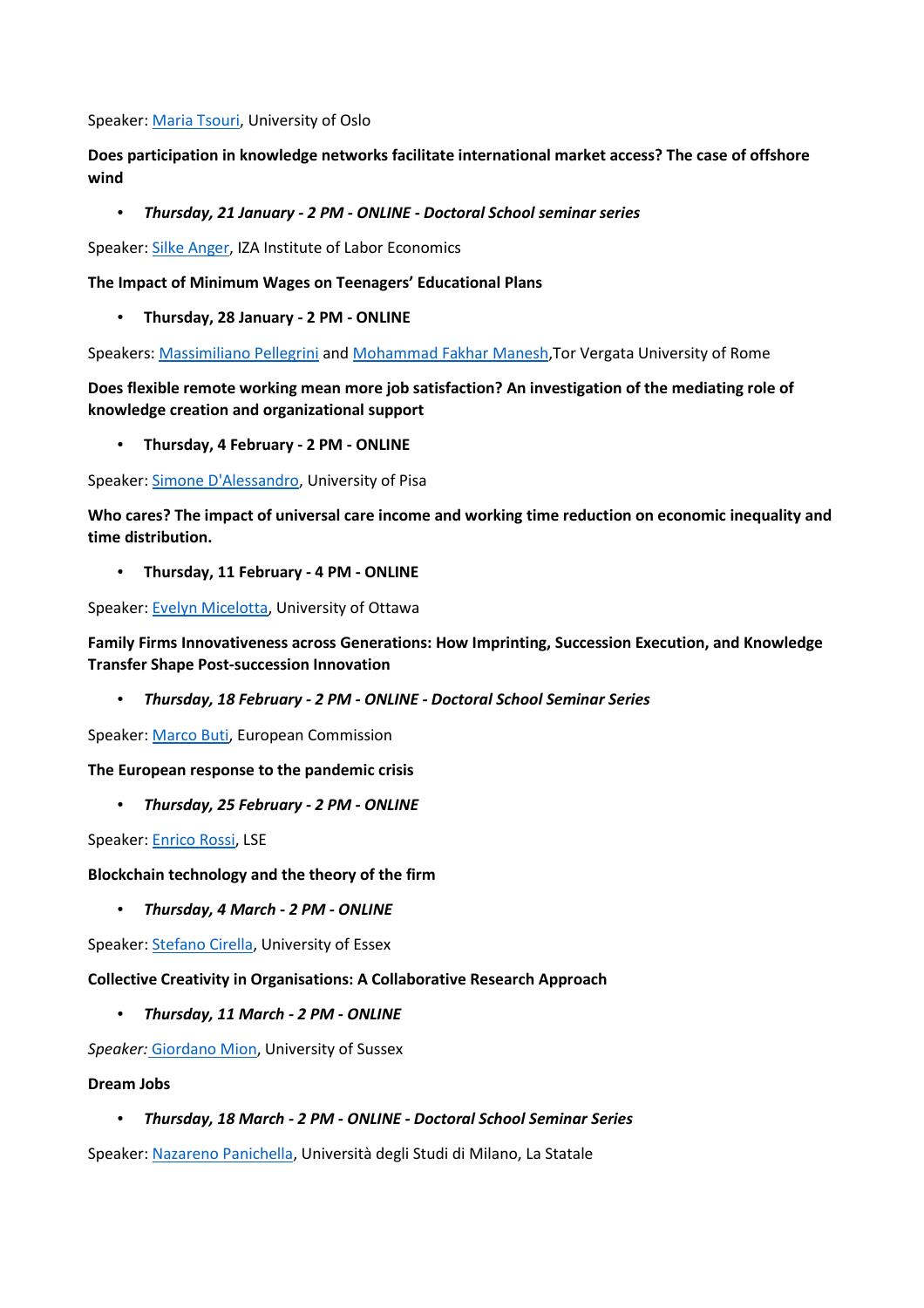**Migration, Class Attainment and Social Mobility. An Analysis of Migrants' Socio-Economic Integration in Italy** 

### • **Thursday, 25 March - 2 PM - ONLINE**

Speaker: Emilio Marti, University of Rotterdam

### **Hedge fund attacks and board diversity**

• *Thursday, 1 April - 2 PM - ONLINE*

*Speaker: Matteo Ferrari, University of Trento*

**The Role of Private Regulation in Promoting Sustainability: The Case of Viticultural Industry** 

• *Thursday, 8 April - 2 PM - ONLINE*

Speaker: *Päivi Maijanen-Kyläheiko, LUT School of Business and Management, Lappeenranta University*

**Dynamic capabilities – key drivers of organizational renewal** 

• *Thursday, 15 April - 2 PM - ONLINE - Doctoral School Seminar Series*

Speaker: Marie Claire Villevalle, GATE - CNRS France

### **Homophily, Peer Effects, and Dishonesty**

• *Thursday, 22 April - 4.30 PM - ONLINE* 

Speaker: Giuseppe Vittucci Marzetti, Università degli Studi di Milano Bicocca

**Stated preference methods to estimate Willingness-To-Pay: with an application to a project of water infrastructure improvement in Georgetown (Guyana)** 

• *Thursday, 29 April - 2 PM - ONLINE* 

Speaker: Dror Etzion, McGill University

## **Middle Manager Cognition and Corporate Climate Action**

• *Thursday, 6 May - 2 PM - ONLINE*

Speaker: Anna Toniolo, University of Trento

### **Sustainable Governance: Beyond the Corporate Purpose**

• *Thursday, 13 May - 2 PM - ONLINE*

Speaker: Ian Bateman, Land, Environment, Economics and Policy (LEEP) Institute, University of Exeter Business School, UK

# **A natural capital approach to decision making: An application to land use policies for net zero plus forests.**

• *Thursday, 20 May - 2 PM - ONLINE - Doctoral School Seminar Series*

### Speaker: Fabio Manca, OECD

**How can we leverage big-data to track labour market and skill demands during the COVID-19 crisis? A Natural Language Processing model approach to the analysis of online job postings.**